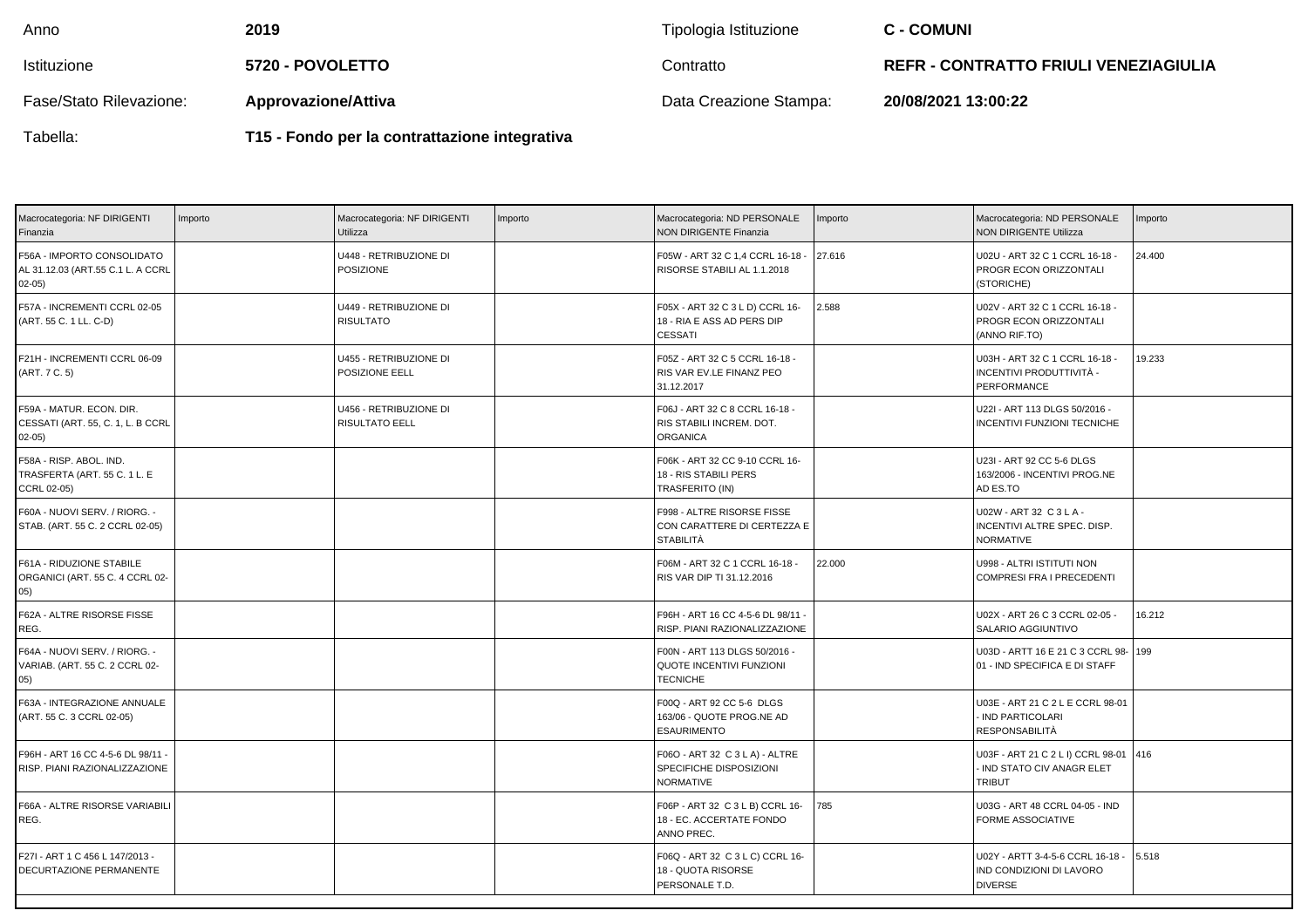| F00P - ART 23 C 2 DLGS 75/2017 -<br>DEC. FONDO RISPETTO LIMITE<br>2016    |  | F06T - ART 32 CC 9-10 CCRL 16-18<br>- RIS VARIAB PERS. TRASF.TO<br>(IN)    |        | U02Z - ART 24 CCRL 16-18 -<br>INDENNITÀ FUNZIONI<br>PROTEZIONE CIVILE       |       |
|---------------------------------------------------------------------------|--|----------------------------------------------------------------------------|--------|-----------------------------------------------------------------------------|-------|
| F01S - ART 40 C 3-Q DLGS<br>165/2001 - DEC. ANNO PER PIANI<br>DI RECUP.   |  | F995 - ALTRE RISORSE VARIABILI                                             |        | U03B - ART 26 CCRL 16-18 -<br>INDENNITÀ SERV. EST. POLIZIA<br>LOCALE        |       |
| F01P - ALTRE DECURTAZIONI                                                 |  | F06U - ART 32 C 5 - DEC RIS VAR<br>EV.LE FINANZ.TO PEO 31.12.2017          |        | U03C - ART 17 C 8 CCRL 2002 -<br>PRESTAZIONI LAVORO<br><b>STRAORDINARIO</b> | 2.663 |
| F68A - IMPORTO CONSOLIDATO<br>1998 (ART. 47, C. 1 L. A CCRL 02-<br>(05)   |  | F06V - ART 32 C 9 CCRL 16-18 -<br>DECURTAZIONE PERS. TRASF.TO<br>(OUT)     |        | U998 - ALTRI ISTITUTI NON<br>COMPRESI FRA I PRECEDENTI                      |       |
| F69A - INCREMENTI CCRL 02-05<br>(ART. 47, C. 1 L. D-I-L)                  |  | F27I - ART 1 C 456 L 147/2013 -<br>DECURTAZIONE PERMANENTE                 |        |                                                                             |       |
| F22H - INCREMENTI CCRL 06-09<br>(ART. 6)                                  |  | F00P - ART 23 C 2 DLGS 75/2017 -<br>DEC. FONDO RISPETTO LIMITE<br>2016     |        |                                                                             |       |
| F70A - ART 2 C 3 DLGS 165/2001 -<br>RISP. TRATT. EC. PRE-CCNL 94-<br>97   |  | F01S - ART 40 C 3-Q DLGS<br>165/2001 - DEC. ANNO PER PIANI<br>DI RECUP.    |        |                                                                             |       |
| F71A - PROCESSI DI<br>DECENTRAMENTO (ART. 47, C. 1<br>L. F CCRL 02-05)    |  | F01P - ALTRE DECURTAZIONI                                                  |        |                                                                             |       |
| F72A - RIA E MAT, ECON.<br>CESSATI (ART. 47, C. 1 L. G CCRL<br>$02-05)$   |  | F06W - ART 32 C 6 - RISORSE<br><b>BILANCIO STANZIATE ANNO</b><br>CORRENTE  | 25.434 |                                                                             |       |
| F73A - ONNICOMPRENSIVITÀ<br>(ART. 47, C. 1 L. H CCRL 02-05)               |  | F05Y - ART 32 C 7 - INCREM<br>INDENNITÀ FINANZ A BILANCIO<br>ANNO CORR.    |        |                                                                             |       |
| F74A - NUOVI SERV. / RIORG. -<br>STAB. (ART. 47, C. 3 CCRL 02-05)         |  | F06Y - ART 32 CC 9-10 CCRL 16-<br>18 - INCREM RIS VAR PERS<br>TRASFTO (IN) |        |                                                                             |       |
| F75A - RIDUZIONE STABILE<br>ORGANICI (ART. 47, C. 5 CCRL 02-<br>(05)      |  | F995 - ALTRE RISORSE VARIABILI                                             |        |                                                                             |       |
| F77A - ALTRE RISORSE FISSE<br>EELL                                        |  | F06Z - ART 32 CC 9-10 CCRL 16-18<br>- DEC IND. BILANC PERS TRASF<br>(OUT)  |        |                                                                             |       |
| F50H - ART 43 L 449/1997 - ENTR.<br>CONTO TERZI O UTENZA O<br>SPONSOR.    |  | F06N - ART 12 C 6 LR 37/2017 -<br>DEC. QUOTA RISP. STRUTT.LI<br>REGIONALI  |        |                                                                             |       |
| F51H - ART 43 L 449/1997 -<br>RISPARMI DI GESTIONE                        |  | F27I - ART 1 C 456 L 147/2013 -<br>DECURTAZIONE PERMANENTE                 |        |                                                                             |       |
| F81A - SPEC. DISP. DI LEGGE<br>(ART. 47, C. 1 L. E CCRL 02-05)            |  | F00P - ART 23 C 2 DLGS 75/2017 -<br>DEC. FONDO RISPETTO LIMITE<br>2016     |        |                                                                             |       |
| F10M - ART 9 C 3 L 114/14 - COMP<br>AVVOCATI CARICO<br><b>CONTROPARTI</b> |  | F01S - ART 40 C 3-Q DLGS<br>165/2001 - DEC. ANNO PER PIANI<br>DI RECUP.    |        |                                                                             |       |
| F10N - ART 9 C 6 L 114/14 - COMP<br>AVVOCATI SPESE COMPENSATE             |  | F01P - ALTRE DECURTAZIONI                                                  |        |                                                                             |       |